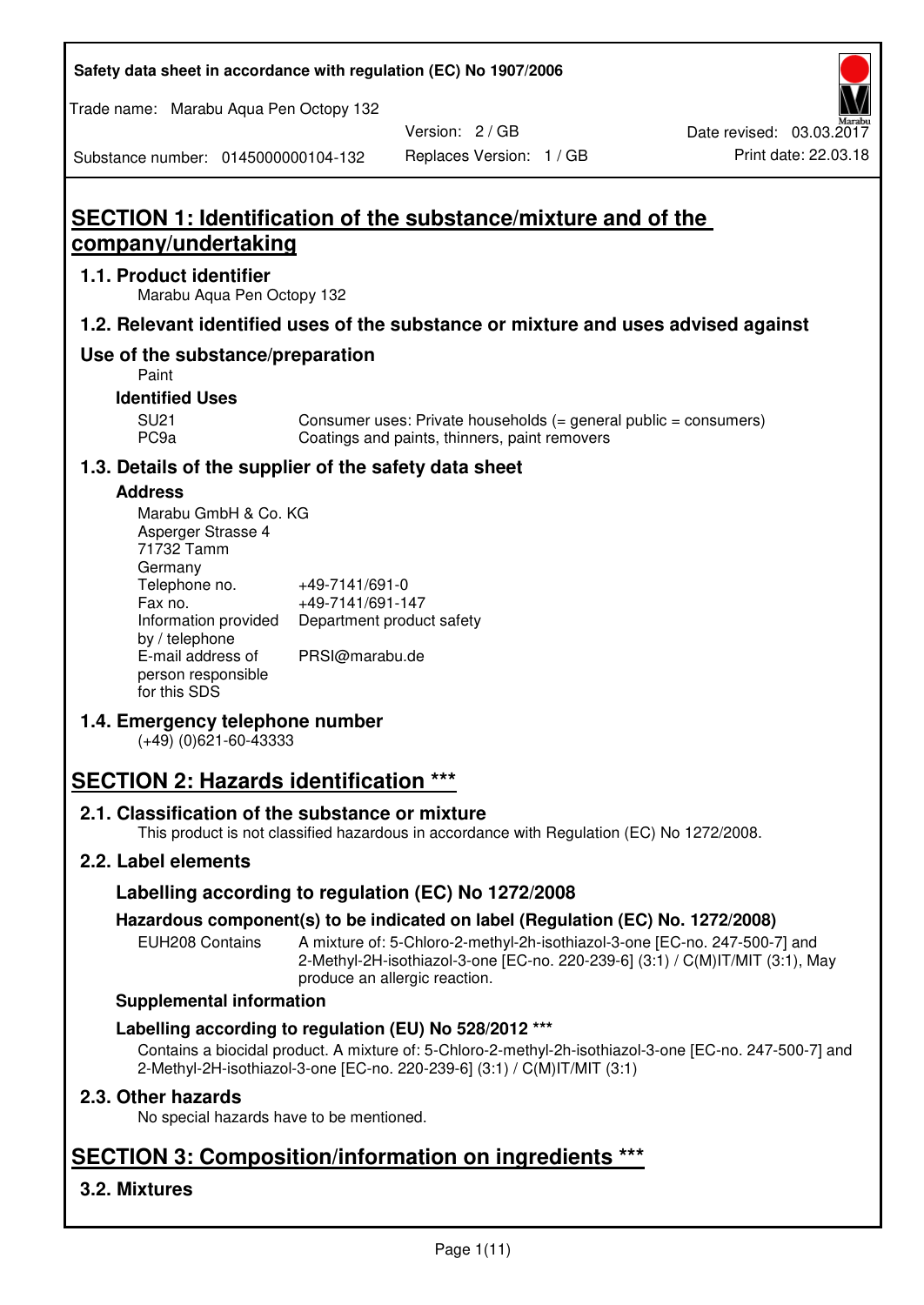| Safety data sheet in accordance with regulation (EC) No 1907/2006                                                                                                 |                                                                                                                       |                              |                                                      |                                                                  |      |                                                  |
|-------------------------------------------------------------------------------------------------------------------------------------------------------------------|-----------------------------------------------------------------------------------------------------------------------|------------------------------|------------------------------------------------------|------------------------------------------------------------------|------|--------------------------------------------------|
| Trade name: Marabu Aqua Pen Octopy 132                                                                                                                            |                                                                                                                       |                              |                                                      |                                                                  |      |                                                  |
| Substance number: 0145000000104-132                                                                                                                               |                                                                                                                       | Version: 2 / GB              |                                                      | Replaces Version: 1 / GB                                         |      | Date revised: 03.03.2017<br>Print date: 22.03.18 |
|                                                                                                                                                                   |                                                                                                                       |                              |                                                      |                                                                  |      |                                                  |
| <b>Chemical characterization</b><br>Paint based on water                                                                                                          |                                                                                                                       |                              |                                                      |                                                                  |      |                                                  |
| <b>Hazardous ingredients</b>                                                                                                                                      |                                                                                                                       |                              |                                                      |                                                                  |      |                                                  |
| <b>Ethanediol</b><br>CAS No.<br>EINECS no.<br>Registration no.<br>Concentration                                                                                   | $107 - 21 - 1$<br>203-473-3<br>01-2119456816-28<br>$>=$                                                               | 1                            | $\lt$ $\sim$                                         | 10                                                               | $\%$ |                                                  |
| Classification (Regulation (EC) No. 1272/2008)                                                                                                                    | Acute Tox. 4<br>STOT RE 2                                                                                             |                              | H302<br>H373                                         |                                                                  |      |                                                  |
| <b>Bronopol (INN)</b><br>CAS No.<br>EINECS no.<br>Concentration                                                                                                   | $52 - 51 - 7$<br>200-143-0<br>$>=$                                                                                    | 0,01                         | $\lt$ $\sim$                                         | 0,1                                                              | $\%$ |                                                  |
| Classification (Regulation (EC) No. 1272/2008)                                                                                                                    |                                                                                                                       |                              |                                                      |                                                                  |      |                                                  |
|                                                                                                                                                                   | Eye Dam. 1<br>Skin Irrit. 2<br>STOT SE3<br>Acute Tox. 4<br>Acute Tox. 4<br>Aquatic Acute 1<br>Aquatic Chronic 1       |                              | H318<br>H315<br>H335<br>H302<br>H312<br>H400<br>H410 |                                                                  |      |                                                  |
| Concentration limits (Regulation (EC) No. 1272/2008)                                                                                                              | Aquatic Acute 1<br>Aquatic Chronic $H410$ M = 1                                                                       | H400                         | $M = 10$                                             |                                                                  |      |                                                  |
| A mixture of: 5-Chloro-2-methyl-2h-isothiazol-3-one [EC-no. 247-500-7] and<br>2-Methyl-2H-isothiazol-3-one [EC-no. 220-239-6] (3:1) / C(M)IT/MIT (3:1)<br>CAS No. | 55965-84-9                                                                                                            |                              |                                                      |                                                                  |      |                                                  |
| Concentration                                                                                                                                                     |                                                                                                                       |                              | $\,<\,$                                              | 0,0015                                                           | $\%$ |                                                  |
| Classification (Regulation (EC) No. 1272/2008)                                                                                                                    | Acute Tox. 3<br>Aquatic Chronic 1<br>Aquatic Acute 1<br>Skin Sens. 1<br>Skin Corr. 1B<br>Acute Tox. 3<br>Acute Tox. 3 |                              | H331<br>H410<br>H400<br>H317<br>H314<br>H311<br>H301 |                                                                  |      |                                                  |
| Concentration limits (Regulation (EC) No. 1272/2008)                                                                                                              |                                                                                                                       |                              |                                                      |                                                                  |      |                                                  |
|                                                                                                                                                                   | Skin Corr. 1B<br>Eye Irrit. 2<br>Skin Irrit. 2<br>Skin Sens. 1                                                        | H314<br>H319<br>H315<br>H317 | $>= 0,6$                                             | $\epsilon = 0.06 < 0.6$<br>$\epsilon = 0.06 < 0.6$<br>$= 0,0015$ |      |                                                  |
| <b>Further ingredients ***</b>                                                                                                                                    |                                                                                                                       |                              |                                                      |                                                                  |      |                                                  |
| Glycerol<br>CAS No.<br>EINECS no.<br>Concentration                                                                                                                | $56 - 81 - 5$<br>200-289-5<br>$>=$                                                                                    | 10 <sup>°</sup>              | $\,<\,$                                              | 25                                                               | $\%$ | $[3]$                                            |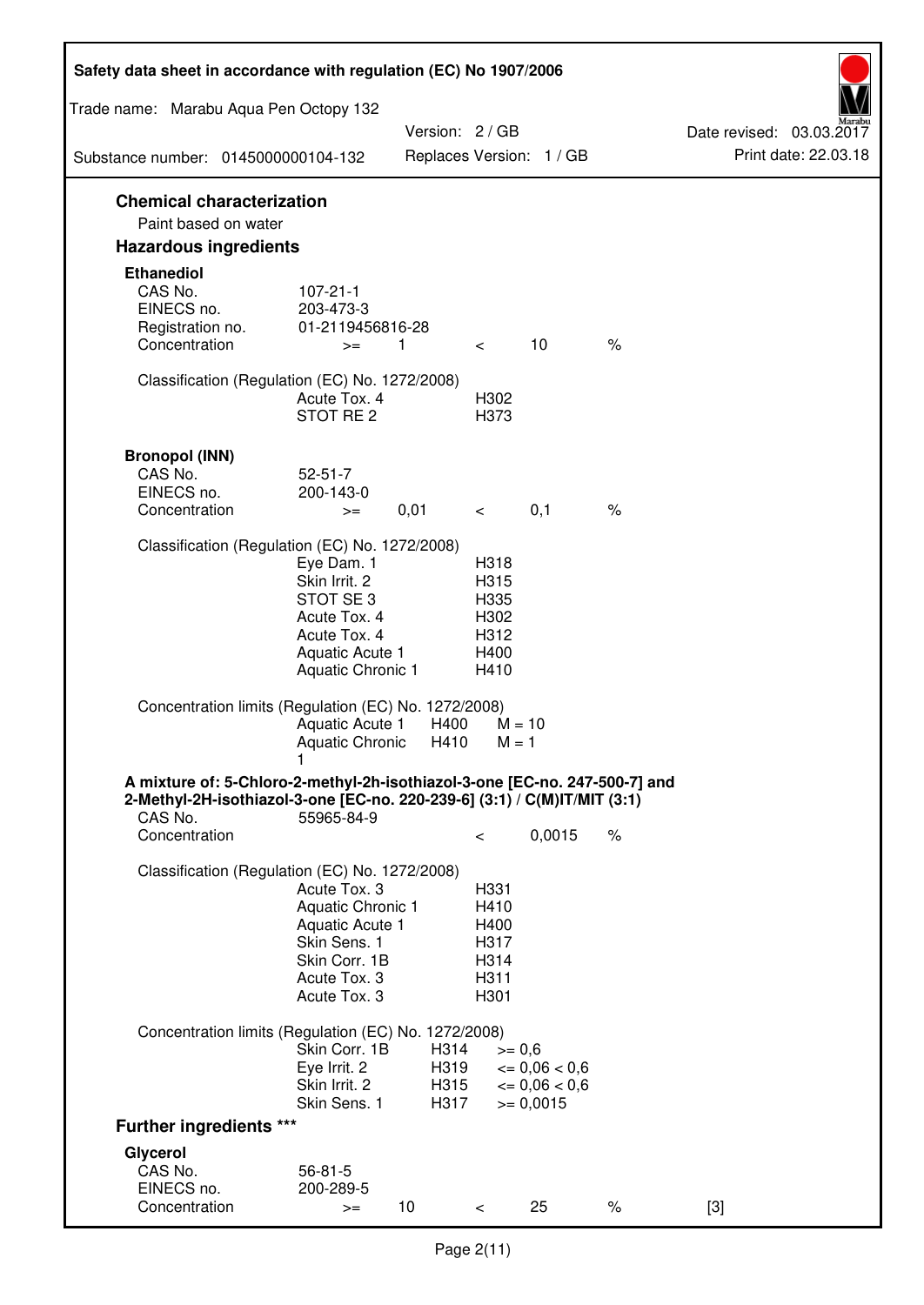| Safety data sheet in accordance with regulation (EC) No 1907/2006                                                                                                   |                          |                          |
|---------------------------------------------------------------------------------------------------------------------------------------------------------------------|--------------------------|--------------------------|
| Trade name: Marabu Aqua Pen Octopy 132                                                                                                                              |                          |                          |
|                                                                                                                                                                     | Version: 2 / GB          | Date revised: 03.03.2017 |
| Substance number: 0145000000104-132                                                                                                                                 | Replaces Version: 1 / GB | Print date: 22.03.18     |
|                                                                                                                                                                     |                          |                          |
| $\star$                                                                                                                                                             |                          |                          |
|                                                                                                                                                                     |                          |                          |
| $\star$                                                                                                                                                             |                          |                          |
| [3] Substance with occupational exposure limits                                                                                                                     |                          |                          |
| <b>SECTION 4: First aid measures</b>                                                                                                                                |                          |                          |
| 4.1. Description of first aid measures                                                                                                                              |                          |                          |
| After skin contact                                                                                                                                                  |                          |                          |
| Wash with plenty of water and soap. Do NOT use solvents or thinners.                                                                                                |                          |                          |
| After eye contact                                                                                                                                                   |                          |                          |
| Separate eyelids, wash the eyes thoroughly with water (15 min.). In case of irritation consult an oculist.                                                          |                          |                          |
| <b>After ingestion</b><br>Rinse mouth thoroughly with water. If larger amounts are swallowed or in the event of symptoms take                                       |                          |                          |
| medical treatment.                                                                                                                                                  |                          |                          |
| 4.2. Most important symptoms and effects, both acute and delayed<br>Until now no symptoms known so far.                                                             |                          |                          |
| 4.3. Indication of any immediate medical attention and special treatment needed                                                                                     |                          |                          |
| Hints for the physician / treatment                                                                                                                                 |                          |                          |
| Treat symptomatically                                                                                                                                               |                          |                          |
|                                                                                                                                                                     |                          |                          |
| <b>SECTION 5: Firefighting measures</b>                                                                                                                             |                          |                          |
| 5.1. Extinguishing media                                                                                                                                            |                          |                          |
| Suitable extinguishing media<br>Carbon dioxide, Foam, Sand, Water                                                                                                   |                          |                          |
|                                                                                                                                                                     |                          |                          |
| 5.2. Special hazards arising from the substance or mixture<br>In the event of fire the following can be released: Carbon monoxide (CO); Carbon dioxide (CO2); dense |                          |                          |
| black smoke                                                                                                                                                         |                          |                          |
| 5.3. Advice for firefighters                                                                                                                                        |                          |                          |
| <b>Other information</b>                                                                                                                                            |                          |                          |
| Collect contaminated fire-fighting water separately, must not be discharged into the drains.                                                                        |                          |                          |
| <b>SECTION 6: Accidental release measures</b>                                                                                                                       |                          |                          |
| 6.1. Personal precautions, protective equipment and emergency procedures<br>No particular measures required.                                                        |                          |                          |
| 6.2. Environmental precautions<br>No particular measures required.                                                                                                  |                          |                          |
|                                                                                                                                                                     |                          |                          |

**6.3. Methods and material for containment and cleaning up**  Clean preferably with a detergent - avoid use of solvents.

# **6.4. Reference to other sections**

Information regarding Safe handling, see Section 7. Information regarding personal protective measures, see Section 8. Information regarding waste disposal, see Section 13.

# **SECTION 7: Handling and storage**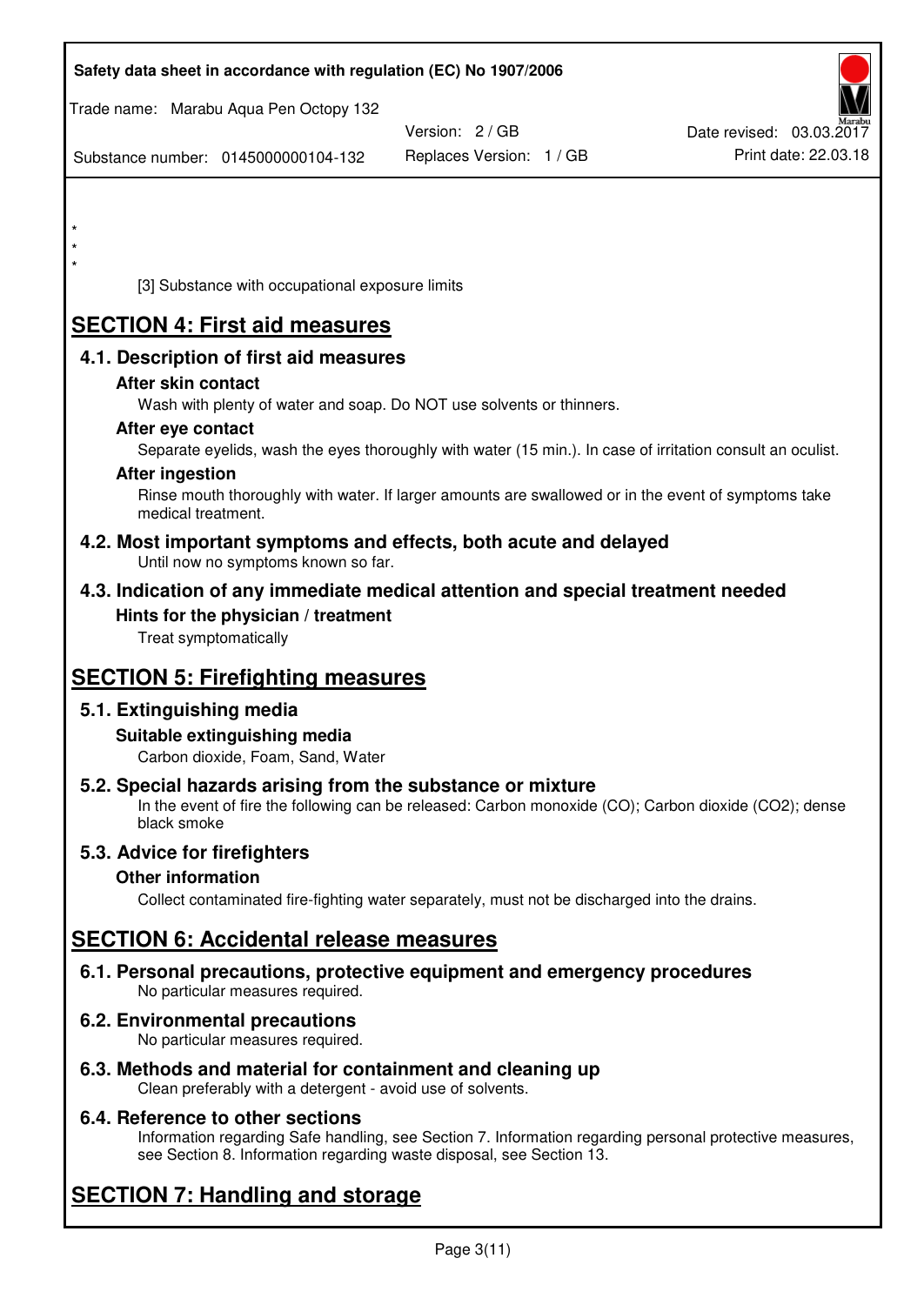| Safety data sheet in accordance with regulation (EC) No 1907/2006                                                                                                             |                                                                                                                                                                                                            |                                                  |
|-------------------------------------------------------------------------------------------------------------------------------------------------------------------------------|------------------------------------------------------------------------------------------------------------------------------------------------------------------------------------------------------------|--------------------------------------------------|
| Trade name: Marabu Aqua Pen Octopy 132                                                                                                                                        |                                                                                                                                                                                                            |                                                  |
| Substance number: 0145000000104-132                                                                                                                                           | Version: 2/GB<br>Replaces Version: 1 / GB                                                                                                                                                                  | Date revised: 03.03.2017<br>Print date: 22.03.18 |
|                                                                                                                                                                               |                                                                                                                                                                                                            |                                                  |
| 7.1. Precautions for safe handling<br><b>Advice on safe handling</b><br>Advice on protection against fire and explosion<br>No special measures required.<br>Temperature class | Avoid skin and eye contact. Smoking, eating and drinking shall be prohibited in application area.<br>Classification of fires / temperature class / Ignition group / Dust explosion class<br>T <sub>2</sub> |                                                  |
|                                                                                                                                                                               | 7.2. Conditions for safe storage, including any incompatibilities                                                                                                                                          |                                                  |
| Requirements for storage rooms and vessels<br>Store in frostfree conditions.<br>Storage class according to TRGS 510                                                           |                                                                                                                                                                                                            |                                                  |
| Storage class according to<br><b>TRGS 510</b>                                                                                                                                 | 12<br>Non-combustible liquids                                                                                                                                                                              |                                                  |
| 7.3. Specific end use(s)<br>Paint                                                                                                                                             |                                                                                                                                                                                                            |                                                  |
| <b>SECTION 8: Exposure controls/personal protection</b>                                                                                                                       |                                                                                                                                                                                                            |                                                  |
| 8.1. Control parameters                                                                                                                                                       |                                                                                                                                                                                                            |                                                  |
| <b>Exposure limit values</b>                                                                                                                                                  |                                                                                                                                                                                                            |                                                  |
| <b>Ethanediol</b>                                                                                                                                                             |                                                                                                                                                                                                            |                                                  |
| List<br><b>Type</b>                                                                                                                                                           | EH40<br>WEL                                                                                                                                                                                                |                                                  |
| Value<br>Skin resorption / sensibilisation: Sk;                                                                                                                               | 10<br>mg/m <sup>3</sup><br><b>Status: 2011</b>                                                                                                                                                             |                                                  |
| Glycerol                                                                                                                                                                      |                                                                                                                                                                                                            |                                                  |
| List                                                                                                                                                                          | <b>EH40</b>                                                                                                                                                                                                |                                                  |
| <b>Type</b><br>Value                                                                                                                                                          | <b>WEL</b><br>10<br>mg/m <sup>3</sup>                                                                                                                                                                      |                                                  |
| <b>Status: 2011</b>                                                                                                                                                           |                                                                                                                                                                                                            |                                                  |
| <b>Other information</b>                                                                                                                                                      |                                                                                                                                                                                                            |                                                  |
| There are not known any further control parameters.                                                                                                                           |                                                                                                                                                                                                            |                                                  |
| <b>Derived No/Minimal Effect Levels (DNEL/DMEL)</b>                                                                                                                           |                                                                                                                                                                                                            |                                                  |
| <b>Ethanediol</b>                                                                                                                                                             |                                                                                                                                                                                                            |                                                  |
| Type of value                                                                                                                                                                 | Derived No Effect Level (DNEL)                                                                                                                                                                             |                                                  |
| Reference group<br>Duration of exposure                                                                                                                                       | Worker<br>Long term                                                                                                                                                                                        |                                                  |
| Route of exposure                                                                                                                                                             | inhalative                                                                                                                                                                                                 |                                                  |
| Mode of action                                                                                                                                                                | Local effects                                                                                                                                                                                              |                                                  |
| Concentration                                                                                                                                                                 | 35                                                                                                                                                                                                         | mg/m <sup>3</sup>                                |
| Type of value                                                                                                                                                                 | Derived No Effect Level (DNEL)                                                                                                                                                                             |                                                  |
| Reference group                                                                                                                                                               | Worker                                                                                                                                                                                                     |                                                  |
| Duration of exposure                                                                                                                                                          | Long term                                                                                                                                                                                                  |                                                  |
| Route of exposure<br>Mode of action                                                                                                                                           | dermal<br>Systemic effects                                                                                                                                                                                 |                                                  |
| Concentration                                                                                                                                                                 | 106                                                                                                                                                                                                        | mg/kg                                            |
| Type of value<br>Reference group                                                                                                                                              | Derived No Effect Level (DNEL)<br>Consumer                                                                                                                                                                 |                                                  |
|                                                                                                                                                                               |                                                                                                                                                                                                            |                                                  |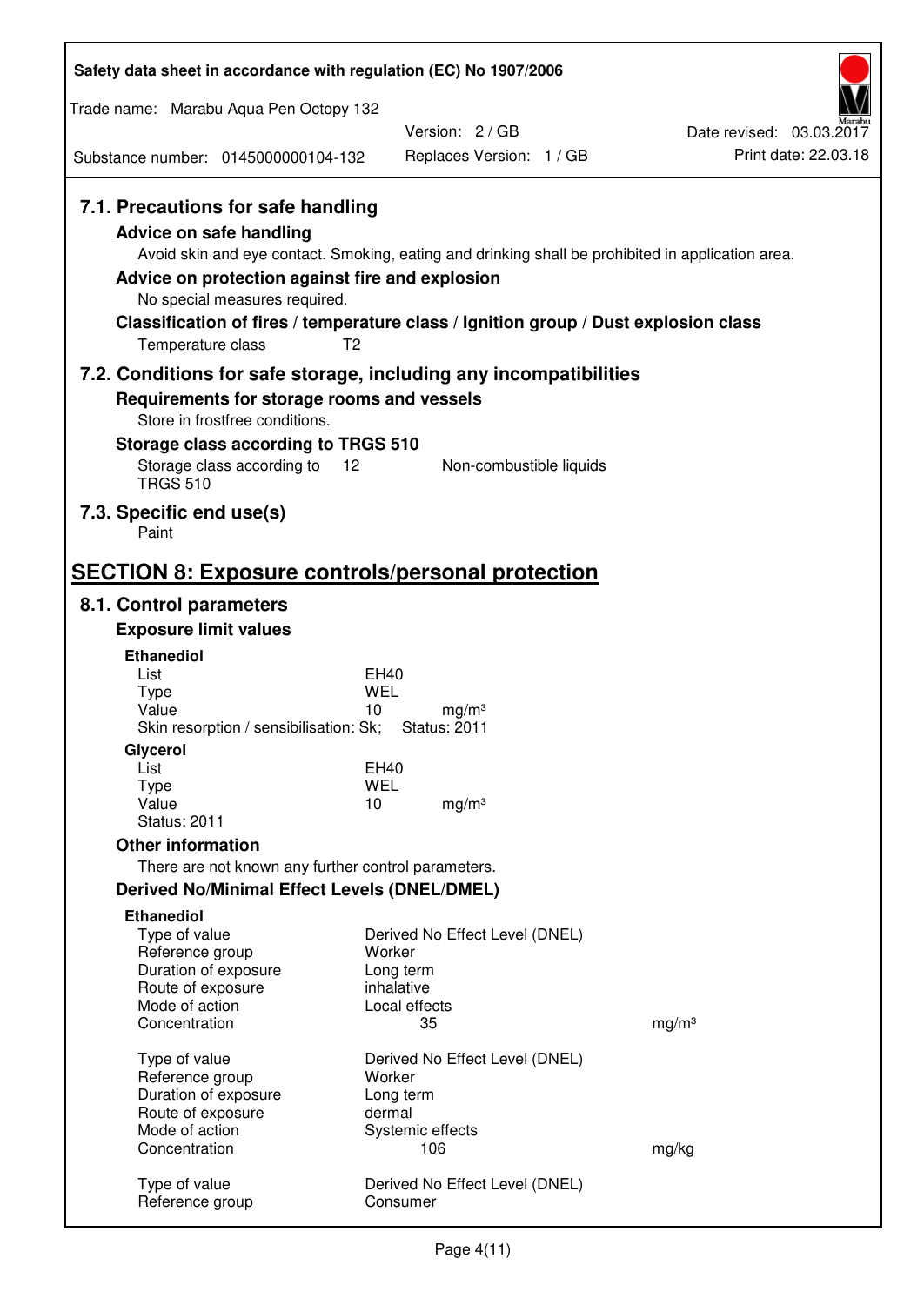| Safety data sheet in accordance with regulation (EC) No 1907/2006 |                                                                                                              |                          |  |  |  |
|-------------------------------------------------------------------|--------------------------------------------------------------------------------------------------------------|--------------------------|--|--|--|
| Trade name: Marabu Aqua Pen Octopy 132                            | Version: 2 / GB                                                                                              | Date revised: 03.03.2017 |  |  |  |
| Substance number: 0145000000104-132                               | Replaces Version: 1 / GB                                                                                     | Print date: 22.03.18     |  |  |  |
| Duration of exposure                                              | Long term                                                                                                    |                          |  |  |  |
| Route of exposure<br>Mode of action                               | inhalative<br>Local effects                                                                                  |                          |  |  |  |
| Concentration                                                     | 7                                                                                                            | mg/m <sup>3</sup>        |  |  |  |
|                                                                   |                                                                                                              |                          |  |  |  |
| Type of value                                                     | Derived No Effect Level (DNEL)                                                                               |                          |  |  |  |
| Reference group                                                   | Consumer                                                                                                     |                          |  |  |  |
| Duration of exposure<br>Route of exposure                         | Long term<br>dermal                                                                                          |                          |  |  |  |
| Mode of action                                                    | Systemic effects                                                                                             |                          |  |  |  |
| Concentration                                                     | 53                                                                                                           | mg/kg                    |  |  |  |
|                                                                   |                                                                                                              |                          |  |  |  |
| <b>Predicted No Effect Concentration (PNEC)</b>                   |                                                                                                              |                          |  |  |  |
| <b>Ethanediol</b>                                                 |                                                                                                              |                          |  |  |  |
| Type of value<br><b>Type</b>                                      | <b>PNEC</b><br>Freshwater                                                                                    |                          |  |  |  |
| Concentration                                                     | 10                                                                                                           | mg/l                     |  |  |  |
|                                                                   |                                                                                                              |                          |  |  |  |
| Type of value                                                     | <b>PNEC</b>                                                                                                  |                          |  |  |  |
| <b>Type</b>                                                       | Saltwater                                                                                                    |                          |  |  |  |
| Concentration                                                     | 1                                                                                                            | mg/l                     |  |  |  |
| Type of value                                                     | <b>PNEC</b>                                                                                                  |                          |  |  |  |
| <b>Type</b>                                                       | Water (intermittent release)                                                                                 |                          |  |  |  |
| Concentration                                                     | 10                                                                                                           | mg/l                     |  |  |  |
| Type of value                                                     | <b>PNEC</b>                                                                                                  |                          |  |  |  |
| <b>Type</b>                                                       | Sewage treatment plant (STP)                                                                                 |                          |  |  |  |
| Concentration                                                     | 199,5                                                                                                        | mg/l                     |  |  |  |
| Type of value                                                     | <b>PNEC</b>                                                                                                  |                          |  |  |  |
| Type                                                              | Freshwater sediment                                                                                          |                          |  |  |  |
| Concentration                                                     | 37                                                                                                           | mg/kg                    |  |  |  |
| Type of value                                                     | <b>PNEC</b>                                                                                                  |                          |  |  |  |
| <b>Type</b>                                                       | Marine sediment                                                                                              |                          |  |  |  |
| Concentration                                                     | 3,7                                                                                                          | mg/kg                    |  |  |  |
|                                                                   |                                                                                                              |                          |  |  |  |
| Type of value<br><b>Type</b>                                      | <b>PNEC</b><br>Soil                                                                                          |                          |  |  |  |
| Concentration                                                     | 1,53                                                                                                         | mg/kg                    |  |  |  |
|                                                                   |                                                                                                              |                          |  |  |  |
| 8.2. Exposure controls                                            |                                                                                                              |                          |  |  |  |
| <b>Exposure controls</b>                                          |                                                                                                              |                          |  |  |  |
| Provide adequate ventilation.                                     |                                                                                                              |                          |  |  |  |
| <b>Respiratory protection</b><br>Not necessary.                   |                                                                                                              |                          |  |  |  |
| <b>Hand protection</b>                                            |                                                                                                              |                          |  |  |  |
| Not necessary.                                                    |                                                                                                              |                          |  |  |  |
| In case of intensive contact wear protective gloves.              |                                                                                                              |                          |  |  |  |
|                                                                   | There is no one glove material or combination of materials that will give unlimited resistance to any        |                          |  |  |  |
| individual or combination of chemicals.                           |                                                                                                              |                          |  |  |  |
| Material thickness<br>>                                           | For prolonged or repeated handling nitrile rubber gloves with textile undergloves are required.<br>0,5<br>mm |                          |  |  |  |
| Breakthrough time<br><                                            | 30<br>min                                                                                                    |                          |  |  |  |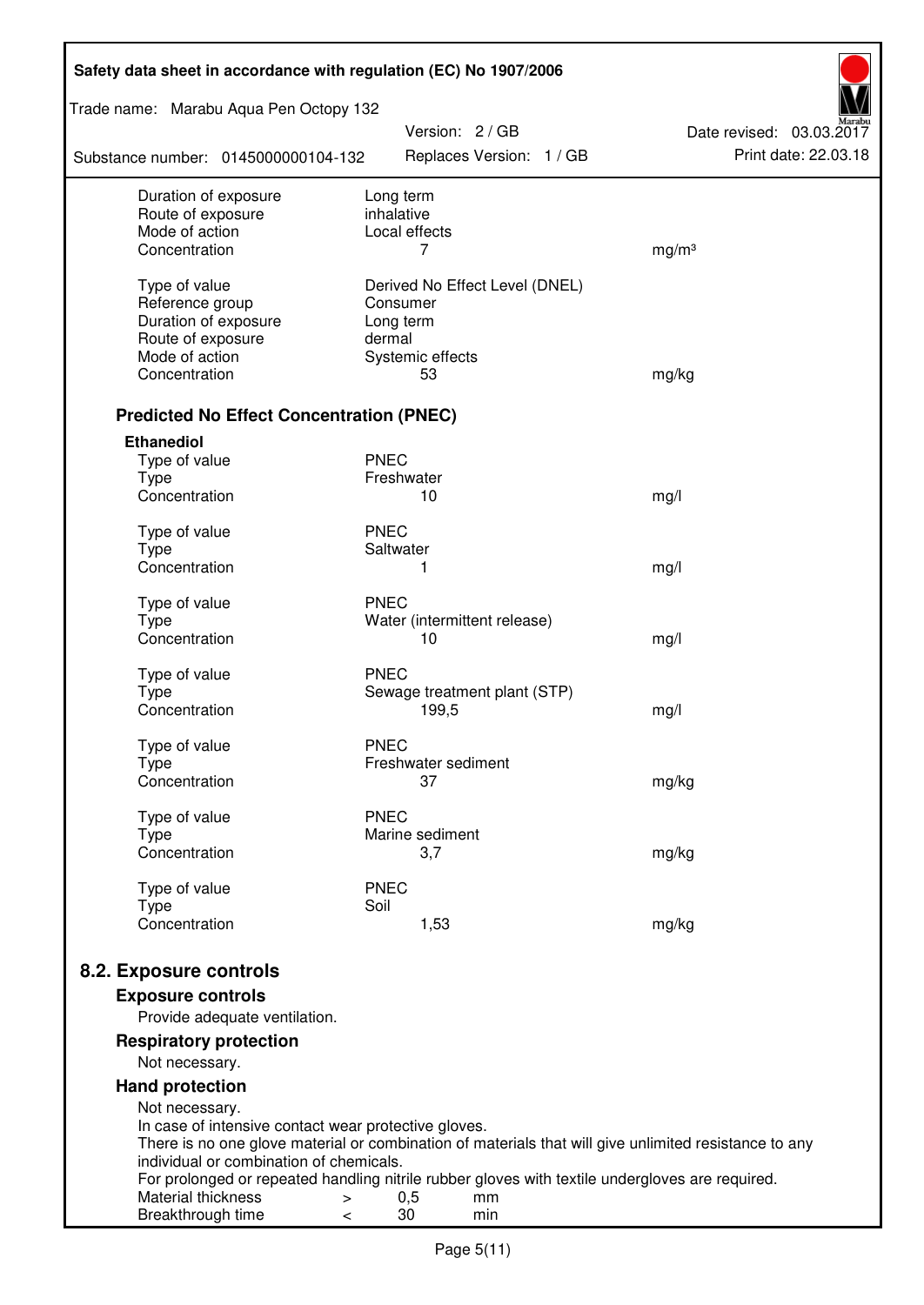| Safety data sheet in accordance with regulation (EC) No 1907/2006                                                                                                                                                                                                                                                                                            |                   |                                 |     |                                                                                                                                                                                                                                                                                                                    |
|--------------------------------------------------------------------------------------------------------------------------------------------------------------------------------------------------------------------------------------------------------------------------------------------------------------------------------------------------------------|-------------------|---------------------------------|-----|--------------------------------------------------------------------------------------------------------------------------------------------------------------------------------------------------------------------------------------------------------------------------------------------------------------------|
| Trade name: Marabu Aqua Pen Octopy 132                                                                                                                                                                                                                                                                                                                       |                   |                                 |     |                                                                                                                                                                                                                                                                                                                    |
|                                                                                                                                                                                                                                                                                                                                                              |                   | Version: 2 / GB                 |     | Date revised: 03.03.2017                                                                                                                                                                                                                                                                                           |
| Substance number: 0145000000104-132                                                                                                                                                                                                                                                                                                                          |                   | Replaces Version: 1 / GB        |     | Print date: 22.03.18                                                                                                                                                                                                                                                                                               |
| The breakthrough time must be greater than the end use time of the product.<br>replacement must be followed.<br>Gloves should be replaced regularly and if there is any sign of damage to the glove material.<br>Always ensure that gloves are free from defects and that they are stored and used correctly.<br>maintenance.<br>once exposure has occurred. |                   |                                 |     | The instructions and information provided by the glove manufacturer on use, storage, maintenance and<br>The performance or effectiveness of the glove may be reduced by physical/ chemical damage and poor<br>Barrier creams may help to protect the exposed areas of the skin, they should however not be applied |
| Eye protection                                                                                                                                                                                                                                                                                                                                               |                   |                                 |     |                                                                                                                                                                                                                                                                                                                    |
| Not necessary.                                                                                                                                                                                                                                                                                                                                               |                   |                                 |     |                                                                                                                                                                                                                                                                                                                    |
| <b>Body protection</b>                                                                                                                                                                                                                                                                                                                                       |                   |                                 |     |                                                                                                                                                                                                                                                                                                                    |
| Not applicable.                                                                                                                                                                                                                                                                                                                                              |                   |                                 |     |                                                                                                                                                                                                                                                                                                                    |
|                                                                                                                                                                                                                                                                                                                                                              |                   |                                 |     |                                                                                                                                                                                                                                                                                                                    |
| <b>SECTION 9: Physical and chemical properties</b>                                                                                                                                                                                                                                                                                                           |                   |                                 |     |                                                                                                                                                                                                                                                                                                                    |
| 9.1. Information on basic physical and chemical properties                                                                                                                                                                                                                                                                                                   |                   |                                 |     |                                                                                                                                                                                                                                                                                                                    |
| <b>Form</b>                                                                                                                                                                                                                                                                                                                                                  | liquid            |                                 |     |                                                                                                                                                                                                                                                                                                                    |
| <b>Colour</b>                                                                                                                                                                                                                                                                                                                                                | coloured          |                                 |     |                                                                                                                                                                                                                                                                                                                    |
| <b>Odour</b>                                                                                                                                                                                                                                                                                                                                                 | odourless         |                                 |     |                                                                                                                                                                                                                                                                                                                    |
| <b>Odour threshold</b>                                                                                                                                                                                                                                                                                                                                       |                   |                                 |     |                                                                                                                                                                                                                                                                                                                    |
| Remarks                                                                                                                                                                                                                                                                                                                                                      | No data available |                                 |     |                                                                                                                                                                                                                                                                                                                    |
| <b>Melting point</b>                                                                                                                                                                                                                                                                                                                                         |                   |                                 |     |                                                                                                                                                                                                                                                                                                                    |
| Remarks                                                                                                                                                                                                                                                                                                                                                      | not determined    |                                 |     |                                                                                                                                                                                                                                                                                                                    |
| <b>Freezing point</b>                                                                                                                                                                                                                                                                                                                                        |                   |                                 |     |                                                                                                                                                                                                                                                                                                                    |
| Remarks                                                                                                                                                                                                                                                                                                                                                      | not determined    |                                 |     |                                                                                                                                                                                                                                                                                                                    |
| Initial boiling point and boiling range                                                                                                                                                                                                                                                                                                                      |                   |                                 |     |                                                                                                                                                                                                                                                                                                                    |
| Value                                                                                                                                                                                                                                                                                                                                                        | appr. 100         |                                 |     | °C                                                                                                                                                                                                                                                                                                                 |
| Pressure<br>Source                                                                                                                                                                                                                                                                                                                                           | Literature value  | 1.013                           | hPa |                                                                                                                                                                                                                                                                                                                    |
| <b>Flash point</b>                                                                                                                                                                                                                                                                                                                                           |                   |                                 |     |                                                                                                                                                                                                                                                                                                                    |
| Remarks                                                                                                                                                                                                                                                                                                                                                      | Not applicable    |                                 |     |                                                                                                                                                                                                                                                                                                                    |
|                                                                                                                                                                                                                                                                                                                                                              |                   |                                 |     |                                                                                                                                                                                                                                                                                                                    |
| Evaporation rate (ether $= 1$ ) :<br>Remarks                                                                                                                                                                                                                                                                                                                 | not determined    |                                 |     |                                                                                                                                                                                                                                                                                                                    |
| Flammability (solid, gas)                                                                                                                                                                                                                                                                                                                                    |                   |                                 |     |                                                                                                                                                                                                                                                                                                                    |
| Not applicable                                                                                                                                                                                                                                                                                                                                               |                   |                                 |     |                                                                                                                                                                                                                                                                                                                    |
| Upper/lower flammability or explosive limits                                                                                                                                                                                                                                                                                                                 |                   |                                 |     |                                                                                                                                                                                                                                                                                                                    |
| Lower explosion limit                                                                                                                                                                                                                                                                                                                                        | appr.             | 3,2                             |     | $%$ (V)                                                                                                                                                                                                                                                                                                            |
| Upper explosion limit                                                                                                                                                                                                                                                                                                                                        | appr.             | 53                              |     | $%$ (V)                                                                                                                                                                                                                                                                                                            |
| Source                                                                                                                                                                                                                                                                                                                                                       | Literature value  |                                 |     |                                                                                                                                                                                                                                                                                                                    |
| Vapour pressure                                                                                                                                                                                                                                                                                                                                              |                   |                                 |     |                                                                                                                                                                                                                                                                                                                    |
| Value                                                                                                                                                                                                                                                                                                                                                        | appr.             | 23                              |     | hPa                                                                                                                                                                                                                                                                                                                |
| Temperature                                                                                                                                                                                                                                                                                                                                                  |                   | 20                              | °C  |                                                                                                                                                                                                                                                                                                                    |
| Method                                                                                                                                                                                                                                                                                                                                                       |                   | Value taken from the literature |     |                                                                                                                                                                                                                                                                                                                    |
| <b>Vapour density</b><br>Remarks                                                                                                                                                                                                                                                                                                                             | not determined    |                                 |     |                                                                                                                                                                                                                                                                                                                    |
|                                                                                                                                                                                                                                                                                                                                                              |                   |                                 |     |                                                                                                                                                                                                                                                                                                                    |
| <b>Density</b><br>Remarks                                                                                                                                                                                                                                                                                                                                    |                   |                                 |     |                                                                                                                                                                                                                                                                                                                    |
|                                                                                                                                                                                                                                                                                                                                                              | not determined    |                                 |     |                                                                                                                                                                                                                                                                                                                    |
| Solubility in water                                                                                                                                                                                                                                                                                                                                          |                   |                                 |     |                                                                                                                                                                                                                                                                                                                    |
| Remarks                                                                                                                                                                                                                                                                                                                                                      | miscible          |                                 |     |                                                                                                                                                                                                                                                                                                                    |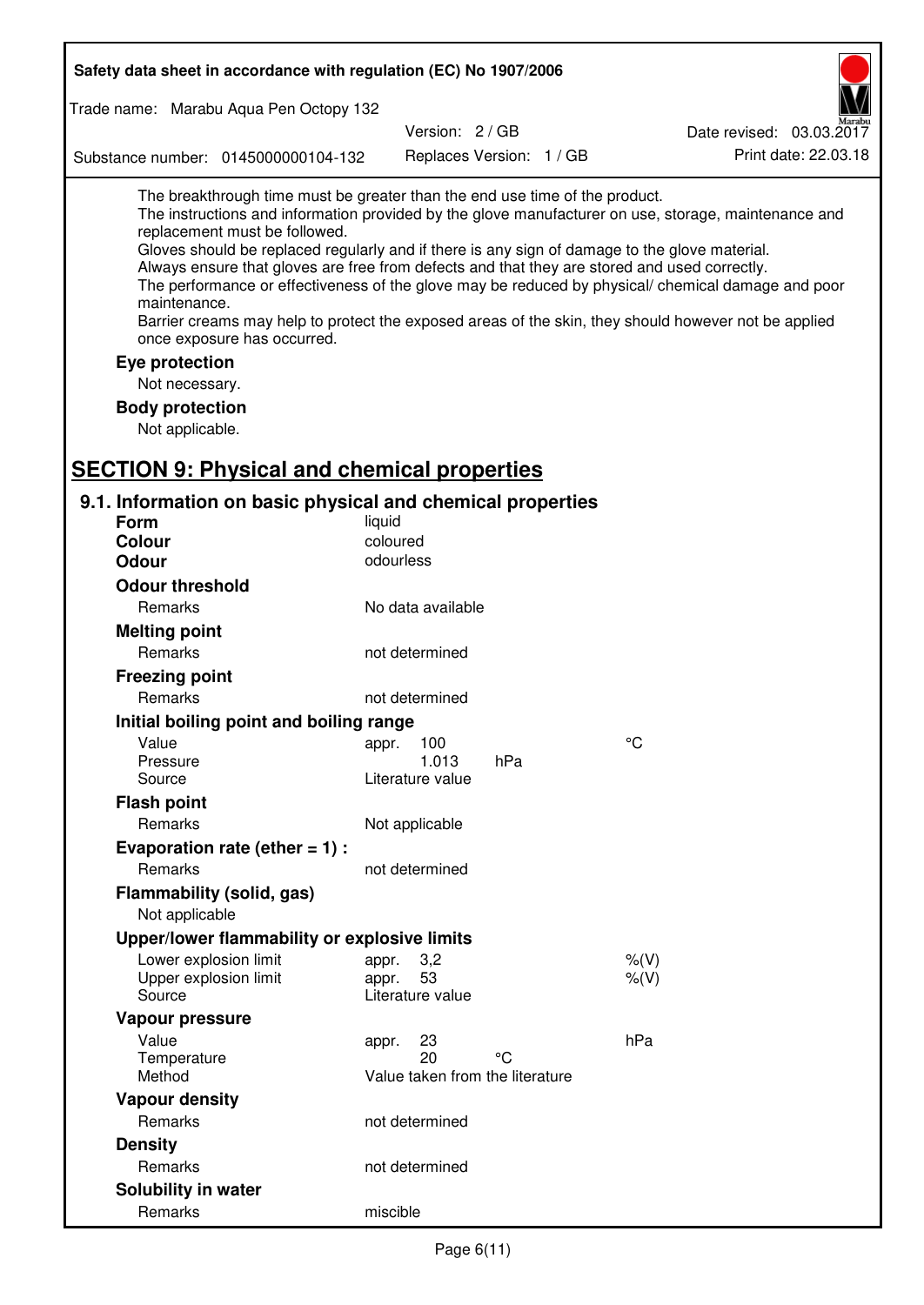| Safety data sheet in accordance with regulation (EC) No 1907/2006                    |                                                                   |    |                                                  |  |  |
|--------------------------------------------------------------------------------------|-------------------------------------------------------------------|----|--------------------------------------------------|--|--|
| Trade name: Marabu Aqua Pen Octopy 132                                               |                                                                   |    |                                                  |  |  |
| Substance number: 0145000000104-132                                                  | Version: 2 / GB<br>Replaces Version: 1 / GB                       |    | Date revised: 03.03.2017<br>Print date: 22.03.18 |  |  |
| Ignition temperature                                                                 |                                                                   |    |                                                  |  |  |
| Value<br>Source                                                                      | 410<br>appr.<br>Literature value                                  | °C |                                                  |  |  |
| <b>Viscosity</b>                                                                     |                                                                   |    |                                                  |  |  |
| Remarks                                                                              |                                                                   |    |                                                  |  |  |
| Remarks                                                                              | not determined                                                    |    |                                                  |  |  |
| 9.2. Other information<br><b>Other information</b><br>None known                     |                                                                   |    |                                                  |  |  |
| <b>SECTION 10: Stability and reactivity</b>                                          |                                                                   |    |                                                  |  |  |
| 10.1. Reactivity<br>None                                                             |                                                                   |    |                                                  |  |  |
| 10.2. Chemical stability<br>No hazardous reactions known.                            |                                                                   |    |                                                  |  |  |
| 10.3. Possibility of hazardous reactions<br>No hazardous reactions known.            |                                                                   |    |                                                  |  |  |
| 10.4. Conditions to avoid<br>No hazardous reactions known.                           |                                                                   |    |                                                  |  |  |
| 10.5. Incompatible materials<br>None                                                 |                                                                   |    |                                                  |  |  |
| 10.6. Hazardous decomposition products<br>No hazardous decomposition products known. |                                                                   |    |                                                  |  |  |
| <b>SECTION 11: Toxicological information</b>                                         |                                                                   |    |                                                  |  |  |
| 11.1. Information on toxicological effects                                           |                                                                   |    |                                                  |  |  |
| <b>Acute oral toxicity</b>                                                           |                                                                   |    |                                                  |  |  |
| Remarks                                                                              | Based on available data, the classification criteria are not met. |    |                                                  |  |  |
| <b>Acute dermal toxicity</b><br>Remarks                                              | Based on available data, the classification criteria are not met. |    |                                                  |  |  |
| <b>Acute inhalational toxicity</b>                                                   |                                                                   |    |                                                  |  |  |
| Remarks                                                                              | Based on available data, the classification criteria are not met. |    |                                                  |  |  |
| <b>Skin corrosion/irritation</b>                                                     |                                                                   |    |                                                  |  |  |
| Remarks                                                                              | Based on available data, the classification criteria are not met. |    |                                                  |  |  |
| Serious eye damage/irritation                                                        |                                                                   |    |                                                  |  |  |
| Remarks                                                                              | Based on available data, the classification criteria are not met. |    |                                                  |  |  |
| <b>Sensitization</b>                                                                 |                                                                   |    |                                                  |  |  |
| Remarks                                                                              | Based on available data, the classification criteria are not met. |    |                                                  |  |  |
| <b>Mutagenicity</b><br>Remarks                                                       |                                                                   |    |                                                  |  |  |
| <b>Reproductive toxicity</b>                                                         | Based on available data, the classification criteria are not met. |    |                                                  |  |  |
| Remarks                                                                              | Based on available data, the classification criteria are not met. |    |                                                  |  |  |
| Carcinogenicity                                                                      |                                                                   |    |                                                  |  |  |
| Remarks                                                                              | Based on available data, the classification criteria are not met. |    |                                                  |  |  |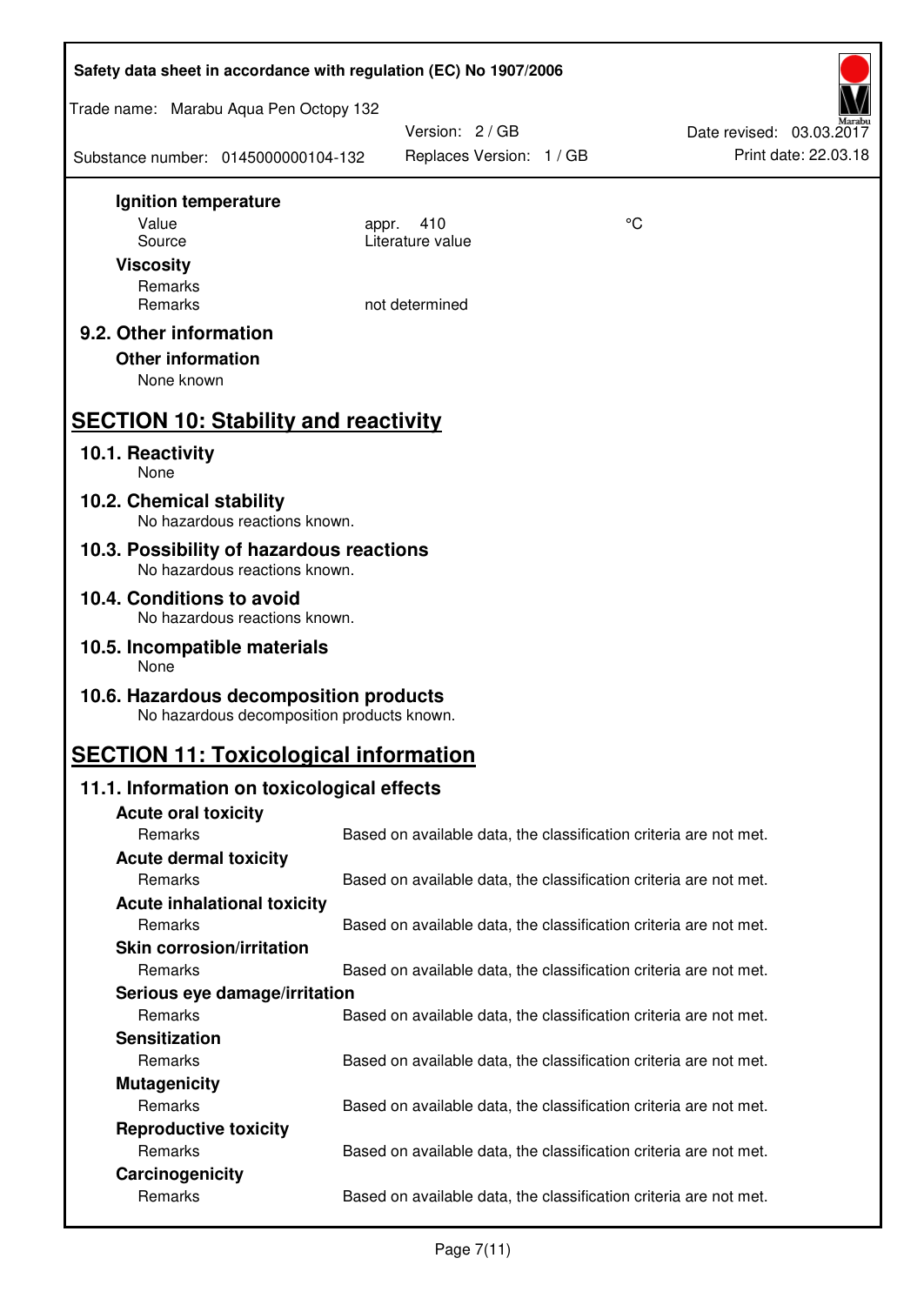#### **Safety data sheet in accordance with regulation (EC) No 1907/2006**

Trade name: Marabu Aqua Pen Octopy 132

Version: 2 / GB

Replaces Version: 1 / GB Print date: 22.03.18 Date revised: 03.03.2017

Substance number: 0145000000104-132

# **Specific Target Organ Toxicity (STOT)**

**Single exposure** 

Based on available data, the classification criteria are not met.

**Repeated exposure** 

Remarks Based on available data, the classification criteria are not met.

#### **Aspiration hazard**

Based on available data, the classification criteria are not met.

#### **Experience in practice**

Provided all the recommended protective and safety precautions are taken, experience shows that no risk to health can be expected.

#### **Other information**

There are no data available on the mixture itself. The mixture has been assessed following the additivity method of the GHS/CLP Regulation (EC) No 1272/2008.

# **SECTION 12: Ecological information**

# **12.1. Toxicity**

#### **General information**

There are no data available on the mixture itself.Do not allow to enter drains or water courses.The mixture has been assessed following the summation method of the CLP Regulation (EC) No 1272/2008 and is not classified as dangerous for the environment.

# **12.2. Persistence and degradability**

#### **General information**

There are no data available on the mixture itself.

#### **12.3. Bioaccumulative potential**

#### **General information**

There are no data available on the mixture itself.

#### **12.4. Mobility in soil**

#### **General information**

There are no data available on the mixture itself.

**12.5. Results of PBT and vPvB assessment** 

#### **General information**

There are no data available on the mixture itself.

#### **12.6. Other adverse effects**

#### **General information**

There are no data available on the mixture itself.

# **SECTION 13: Disposal considerations**

# **13.1. Waste treatment methods**

#### **Disposal recommendations for the product**

The product can be placed with other household refuse. Small residues in containers can be washed-out with water and put into the drainage system.

#### **Disposal recommendations for packaging**

Packaging that cannot be cleaned should be disposed off as product waste. Completely emptied packagings can be given for recycling.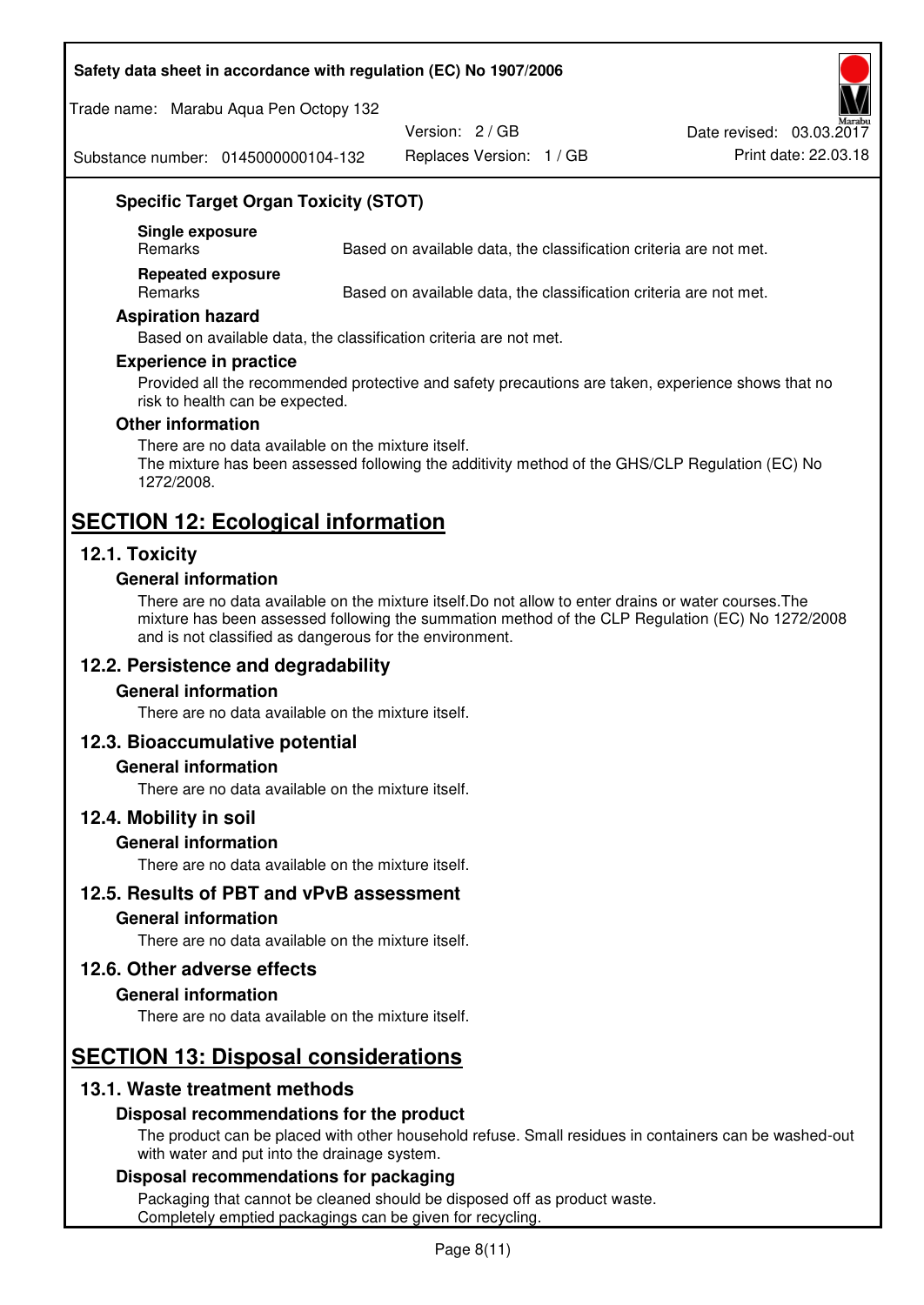| Safety data sheet in accordance with regulation (EC) No 1907/2006                                           |                                                                                                       |                          |  |  |  |
|-------------------------------------------------------------------------------------------------------------|-------------------------------------------------------------------------------------------------------|--------------------------|--|--|--|
| Trade name: Marabu Aqua Pen Octopy 132                                                                      |                                                                                                       |                          |  |  |  |
|                                                                                                             | Version: 2 / GB                                                                                       | Date revised: 03.03.2017 |  |  |  |
| Substance number: 0145000000104-132                                                                         | Replaces Version: 1 / GB                                                                              | Print date: 22.03.18     |  |  |  |
| <b>SECTION 14: Transport information</b>                                                                    |                                                                                                       |                          |  |  |  |
| <b>Land transport ADR/RID</b>                                                                               |                                                                                                       |                          |  |  |  |
| Non-dangerous goods<br>14.1. UN number<br>$UN -$                                                            |                                                                                                       |                          |  |  |  |
| 14.2. UN proper shipping name                                                                               |                                                                                                       |                          |  |  |  |
| 14.3. Transport hazard class(es)                                                                            |                                                                                                       |                          |  |  |  |
| Class                                                                                                       |                                                                                                       |                          |  |  |  |
| Label                                                                                                       |                                                                                                       |                          |  |  |  |
| 14.4. Packing group                                                                                         |                                                                                                       |                          |  |  |  |
| Packing group                                                                                               |                                                                                                       |                          |  |  |  |
| Transport category<br>0<br>14.5. Environmental hazards                                                      |                                                                                                       |                          |  |  |  |
|                                                                                                             |                                                                                                       |                          |  |  |  |
| <b>Marine transport IMDG/GGVSee</b>                                                                         |                                                                                                       |                          |  |  |  |
|                                                                                                             | The product does not constitute a hazardous substance in sea transport.                               |                          |  |  |  |
| 14.1. UN number                                                                                             |                                                                                                       |                          |  |  |  |
| $UN -$                                                                                                      |                                                                                                       |                          |  |  |  |
| 14.2. UN proper shipping name                                                                               |                                                                                                       |                          |  |  |  |
|                                                                                                             |                                                                                                       |                          |  |  |  |
| 14.3. Transport hazard class(es)                                                                            |                                                                                                       |                          |  |  |  |
| Class                                                                                                       |                                                                                                       |                          |  |  |  |
| Subsidiary risk                                                                                             |                                                                                                       |                          |  |  |  |
| 14.4. Packing group                                                                                         |                                                                                                       |                          |  |  |  |
| Packing group<br>14.5. Environmental hazards                                                                |                                                                                                       |                          |  |  |  |
| no                                                                                                          |                                                                                                       |                          |  |  |  |
| <b>Air transport ICAO/IATA</b>                                                                              |                                                                                                       |                          |  |  |  |
|                                                                                                             | The product does not constitute a hazardous substance in air transport.                               |                          |  |  |  |
| 14.1. UN number                                                                                             |                                                                                                       |                          |  |  |  |
| $UN -$                                                                                                      |                                                                                                       |                          |  |  |  |
| 14.2. UN proper shipping name                                                                               |                                                                                                       |                          |  |  |  |
| 14.3. Transport hazard class(es)                                                                            |                                                                                                       |                          |  |  |  |
| Class                                                                                                       |                                                                                                       |                          |  |  |  |
| Subsidiary risk                                                                                             |                                                                                                       |                          |  |  |  |
| 14.4. Packing group                                                                                         |                                                                                                       |                          |  |  |  |
| Packing group                                                                                               |                                                                                                       |                          |  |  |  |
| 14.5. Environmental hazards                                                                                 |                                                                                                       |                          |  |  |  |
|                                                                                                             |                                                                                                       |                          |  |  |  |
| Information for all modes of transport                                                                      |                                                                                                       |                          |  |  |  |
| 14.6. Special precautions for user                                                                          |                                                                                                       |                          |  |  |  |
| Transport within the user's premises:<br>Always transport in closed containers that are upright and secure. |                                                                                                       |                          |  |  |  |
|                                                                                                             | Ensure that persons transporting the product know what to do in the event of an accident or spillage. |                          |  |  |  |
| <b>Other information</b>                                                                                    |                                                                                                       |                          |  |  |  |
|                                                                                                             |                                                                                                       |                          |  |  |  |
| 14.7. Transport in bulk according to Annex II of Marpol and the IBC Code<br>no                              |                                                                                                       |                          |  |  |  |
|                                                                                                             |                                                                                                       |                          |  |  |  |
| <b>SECTION 15: Regulatory information ***</b>                                                               |                                                                                                       |                          |  |  |  |
|                                                                                                             |                                                                                                       |                          |  |  |  |
| 15.1. Safety, health and environmental regulations/legislation specific for the substance                   |                                                                                                       |                          |  |  |  |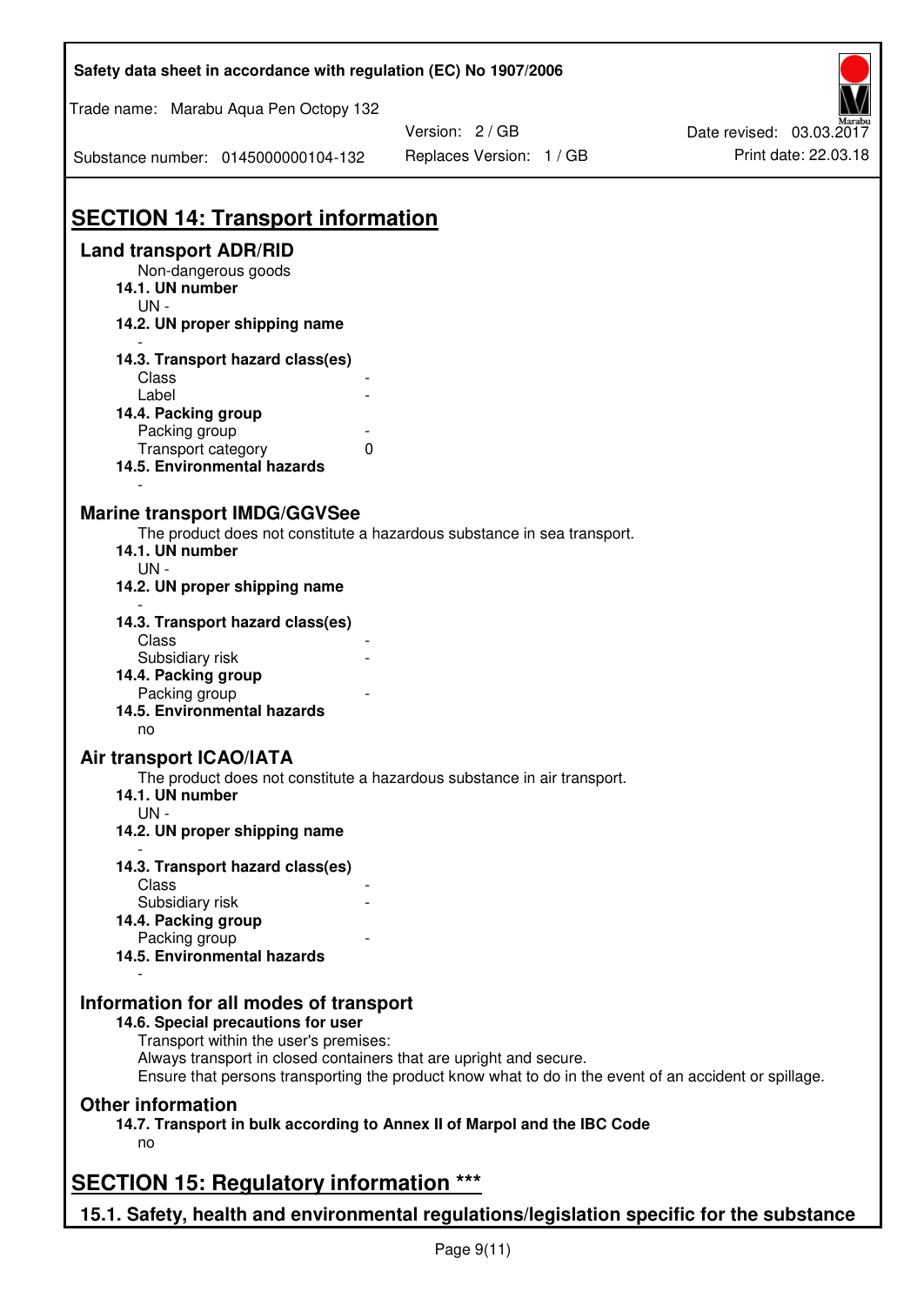|                                                                                                                                                                         | Safety data sheet in accordance with regulation (EC) No 1907/2006                                                                                                                                                                                                                                                                                                                                                                                                 |                                                            |                          |  |                                                                                                                                                                                                      |
|-------------------------------------------------------------------------------------------------------------------------------------------------------------------------|-------------------------------------------------------------------------------------------------------------------------------------------------------------------------------------------------------------------------------------------------------------------------------------------------------------------------------------------------------------------------------------------------------------------------------------------------------------------|------------------------------------------------------------|--------------------------|--|------------------------------------------------------------------------------------------------------------------------------------------------------------------------------------------------------|
|                                                                                                                                                                         | Trade name: Marabu Aqua Pen Octopy 132                                                                                                                                                                                                                                                                                                                                                                                                                            |                                                            |                          |  |                                                                                                                                                                                                      |
|                                                                                                                                                                         |                                                                                                                                                                                                                                                                                                                                                                                                                                                                   | Version: 2 / GB                                            |                          |  | Date revised: 03.03.2017                                                                                                                                                                             |
|                                                                                                                                                                         | Substance number: 0145000000104-132                                                                                                                                                                                                                                                                                                                                                                                                                               |                                                            | Replaces Version: 1 / GB |  | Print date: 22.03.18                                                                                                                                                                                 |
| or mixture                                                                                                                                                              |                                                                                                                                                                                                                                                                                                                                                                                                                                                                   |                                                            |                          |  |                                                                                                                                                                                                      |
| <b>VOC ***</b>                                                                                                                                                          |                                                                                                                                                                                                                                                                                                                                                                                                                                                                   |                                                            |                          |  |                                                                                                                                                                                                      |
| VOC (EU)                                                                                                                                                                |                                                                                                                                                                                                                                                                                                                                                                                                                                                                   | $\mathbf 0$                                                | $\%$                     |  |                                                                                                                                                                                                      |
| <b>Other information</b>                                                                                                                                                |                                                                                                                                                                                                                                                                                                                                                                                                                                                                   |                                                            |                          |  |                                                                                                                                                                                                      |
|                                                                                                                                                                         | All components are contained in the TSCA inventory or exempted.<br>All components are contained in the AICS inventory.<br>All components are contained in the PICCS inventory.<br>All components are contained in the DSL inventory.<br>All components are contained in the IECSC inventory.<br>All components are contained in the NZIOC inventory.<br>All components are contained in the ENCS inventory.<br>All components are contained in the ECL inventory. |                                                            |                          |  |                                                                                                                                                                                                      |
|                                                                                                                                                                         | 15.2. Chemical safety assessment<br>For this preparation a chemical safety assessment has not been carried out.                                                                                                                                                                                                                                                                                                                                                   |                                                            |                          |  |                                                                                                                                                                                                      |
|                                                                                                                                                                         | <b>SECTION 16: Other information</b>                                                                                                                                                                                                                                                                                                                                                                                                                              |                                                            |                          |  |                                                                                                                                                                                                      |
|                                                                                                                                                                         | Hazard statements listed in Chapter 3                                                                                                                                                                                                                                                                                                                                                                                                                             |                                                            |                          |  |                                                                                                                                                                                                      |
| H301<br>H302                                                                                                                                                            |                                                                                                                                                                                                                                                                                                                                                                                                                                                                   | Toxic if swallowed.<br>Harmful if swallowed.               |                          |  |                                                                                                                                                                                                      |
| H311                                                                                                                                                                    |                                                                                                                                                                                                                                                                                                                                                                                                                                                                   | Toxic in contact with skin.                                |                          |  |                                                                                                                                                                                                      |
| H312                                                                                                                                                                    |                                                                                                                                                                                                                                                                                                                                                                                                                                                                   | Harmful in contact with skin.                              |                          |  |                                                                                                                                                                                                      |
| H314                                                                                                                                                                    |                                                                                                                                                                                                                                                                                                                                                                                                                                                                   | Causes severe skin burns and eye damage.                   |                          |  |                                                                                                                                                                                                      |
| H315                                                                                                                                                                    |                                                                                                                                                                                                                                                                                                                                                                                                                                                                   | Causes skin irritation.                                    |                          |  |                                                                                                                                                                                                      |
| H317                                                                                                                                                                    |                                                                                                                                                                                                                                                                                                                                                                                                                                                                   | May cause an allergic skin reaction.                       |                          |  |                                                                                                                                                                                                      |
| H318                                                                                                                                                                    |                                                                                                                                                                                                                                                                                                                                                                                                                                                                   | Causes serious eye damage.                                 |                          |  |                                                                                                                                                                                                      |
| H331                                                                                                                                                                    |                                                                                                                                                                                                                                                                                                                                                                                                                                                                   | Toxic if inhaled.                                          |                          |  |                                                                                                                                                                                                      |
| H335<br>H373                                                                                                                                                            |                                                                                                                                                                                                                                                                                                                                                                                                                                                                   | May cause respiratory irritation.                          |                          |  | May cause damage to organs through prolonged or repeated exposure:                                                                                                                                   |
| H400                                                                                                                                                                    |                                                                                                                                                                                                                                                                                                                                                                                                                                                                   | Very toxic to aquatic life.                                |                          |  |                                                                                                                                                                                                      |
| H410                                                                                                                                                                    |                                                                                                                                                                                                                                                                                                                                                                                                                                                                   | Very toxic to aquatic life with long lasting effects.      |                          |  |                                                                                                                                                                                                      |
|                                                                                                                                                                         | <b>CLP categories listed in Chapter 3</b>                                                                                                                                                                                                                                                                                                                                                                                                                         |                                                            |                          |  |                                                                                                                                                                                                      |
| Acute Tox. 3                                                                                                                                                            |                                                                                                                                                                                                                                                                                                                                                                                                                                                                   | Acute toxicity, Category 3                                 |                          |  |                                                                                                                                                                                                      |
| Acute Tox. 4                                                                                                                                                            |                                                                                                                                                                                                                                                                                                                                                                                                                                                                   | Acute toxicity, Category 4                                 |                          |  |                                                                                                                                                                                                      |
| <b>Aquatic Acute 1</b>                                                                                                                                                  |                                                                                                                                                                                                                                                                                                                                                                                                                                                                   |                                                            |                          |  | Hazardous to the aquatic environment, acute, Category 1                                                                                                                                              |
| Aquatic Chronic 1                                                                                                                                                       |                                                                                                                                                                                                                                                                                                                                                                                                                                                                   |                                                            |                          |  | Hazardous to the aquatic environment, chronic, Category 1                                                                                                                                            |
| Eye Dam. 1                                                                                                                                                              |                                                                                                                                                                                                                                                                                                                                                                                                                                                                   | Serious eye damage, Category 1                             |                          |  |                                                                                                                                                                                                      |
| Skin Corr. 1B<br>Skin Irrit. 2                                                                                                                                          |                                                                                                                                                                                                                                                                                                                                                                                                                                                                   | Skin corrosion, Category 1B<br>Skin irritation, Category 2 |                          |  |                                                                                                                                                                                                      |
| Skin Sens. 1                                                                                                                                                            |                                                                                                                                                                                                                                                                                                                                                                                                                                                                   | Skin sensitization, Category 1                             |                          |  |                                                                                                                                                                                                      |
| STOT RE 2                                                                                                                                                               |                                                                                                                                                                                                                                                                                                                                                                                                                                                                   |                                                            |                          |  | Specific target organ toxicity - repeated exposure, Category 2                                                                                                                                       |
| STOT SE 3                                                                                                                                                               |                                                                                                                                                                                                                                                                                                                                                                                                                                                                   |                                                            |                          |  | Specific target organ toxicity - single exposure, Category 3                                                                                                                                         |
|                                                                                                                                                                         | <b>Supplemental information</b>                                                                                                                                                                                                                                                                                                                                                                                                                                   |                                                            |                          |  |                                                                                                                                                                                                      |
|                                                                                                                                                                         |                                                                                                                                                                                                                                                                                                                                                                                                                                                                   |                                                            |                          |  | Relevant changes compared with the previous version of the safety data sheet are marked with: ***                                                                                                    |
| legislation.                                                                                                                                                            | guarantee for any specific product properties and shall not establish a legally valid relationship.                                                                                                                                                                                                                                                                                                                                                               |                                                            |                          |  | This information is based on our present state of knowledge. However, it should not constitute a<br>The information in this Safety Data Sheet is based on the present state of knowledge and current |
|                                                                                                                                                                         | construed as any guarantee of technical performance or suitability for particular applications.                                                                                                                                                                                                                                                                                                                                                                   |                                                            |                          |  | It provides guidance on health, safety and environmental aspects of the product and should not be                                                                                                    |
| The product should not be used for purposes other than those shown in Section 1 without first referring<br>to the supplier and obtaining written handling instructions. |                                                                                                                                                                                                                                                                                                                                                                                                                                                                   |                                                            |                          |  |                                                                                                                                                                                                      |
| As the specific conditions of use of the product are outside the supplier's control, the user is responsible                                                            |                                                                                                                                                                                                                                                                                                                                                                                                                                                                   |                                                            |                          |  |                                                                                                                                                                                                      |
|                                                                                                                                                                         | for ensuring that the requirements of relevant legislation are complied with.                                                                                                                                                                                                                                                                                                                                                                                     |                                                            |                          |  | The information contained in this safety data sheet does not constitute the user's own assessment of                                                                                                 |